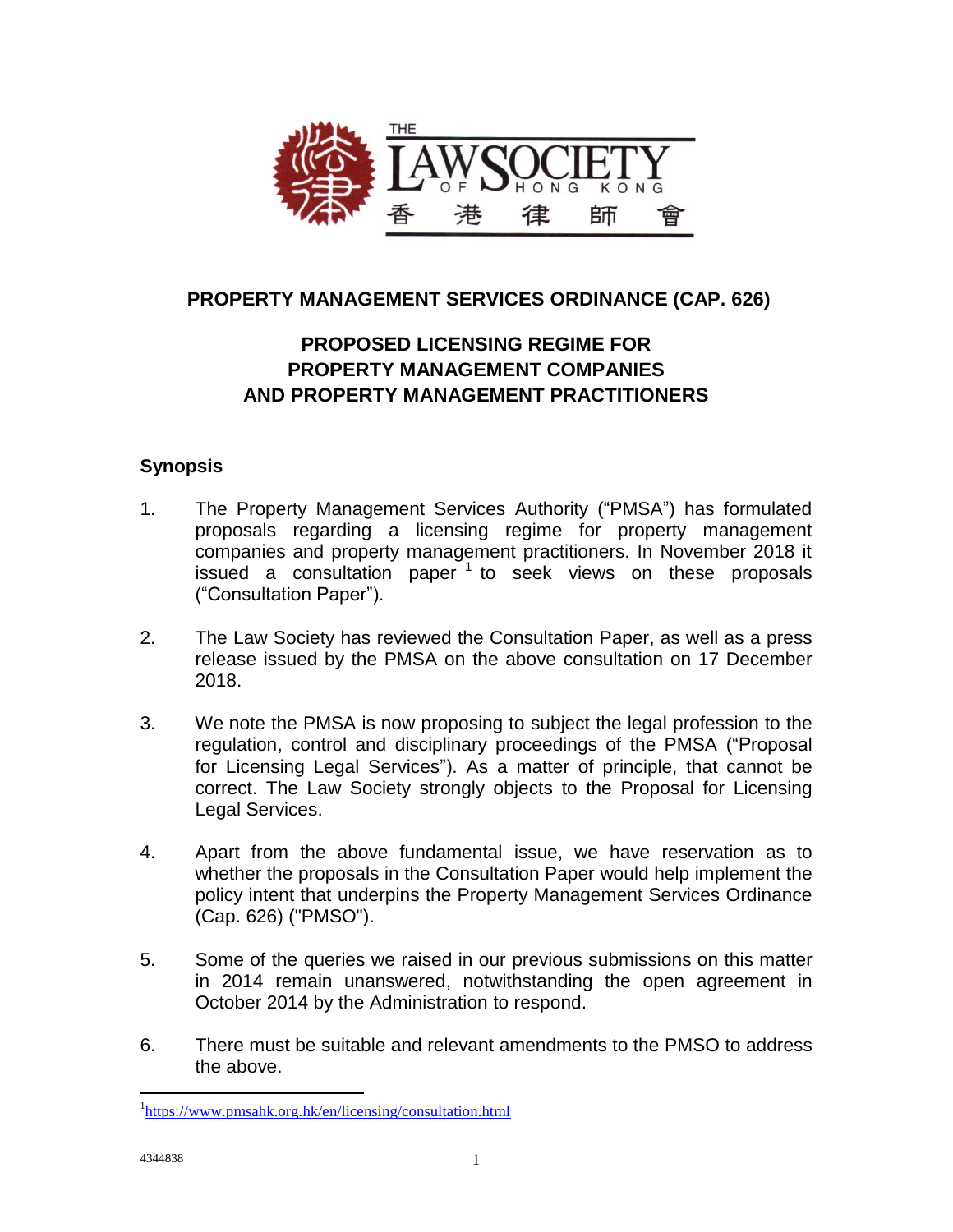#### **Regulatory Regime under PMSO**

- 7. Section 2 of PMSO defines *"property management company"* to mean *"a business entity (whether a company, partnership or sole proprietorship) that carries on the business of providing property management services"*. *"Property management services*" means *"any service prescribed by regulation made under section 3(1)"* of PMSO.
- 8. Under section 3(1) of PMSO, the PMSA *"may, by regulation, prescribe a service falling within a category of services set out in Schedule 1 as a property management service."*

The following are found in Schedule 1 to PMSO (italics supplied)

- (1) General management services relating to a property
- (2) Management of the environment of a property
- (3) Repair, maintenance and improvement of a property
- (4) Finance and asset management relating to a property
- (5) Facility management relating to a property
- (6) Human resources management relating to personnel involved in the management of a property; and
- *(7) Legal services relating to the management of a property*
- 9. The PMSA now proposes to prescribe all the above, including category (7), as property management services – see paragraph 1.2, page 9 of the Consultation Paper.
- 10. There is no definition or elaboration for category (7) in PMSO. The Consultation Paper itself sets out the scope of this category:

*"[Category (7)] is on the understanding on the general scope of work of government departments and the judiciary system, arrangement of a litigation, arbitration and mediation relating to the management of a property, drafting of building management related contracts and provision of advice on issues relating to the Building Management Ordinance (BMO) (Cap. 344), the Property Management Services Ordinance (Cap. 626), the DMC of a building and relevant legislation or statutory orders."* (Chapter 5, paragraph 1.2 (7), page 12 of the Consultation Paper)

11. Disturbingly, the scope that PMSA proposes to cover in category (7) is too wide - there is no exception for provision of such services by legally qualified professionals. We will show in the following paragraphs that it is fundamentally wrong that they should be subject to the licensing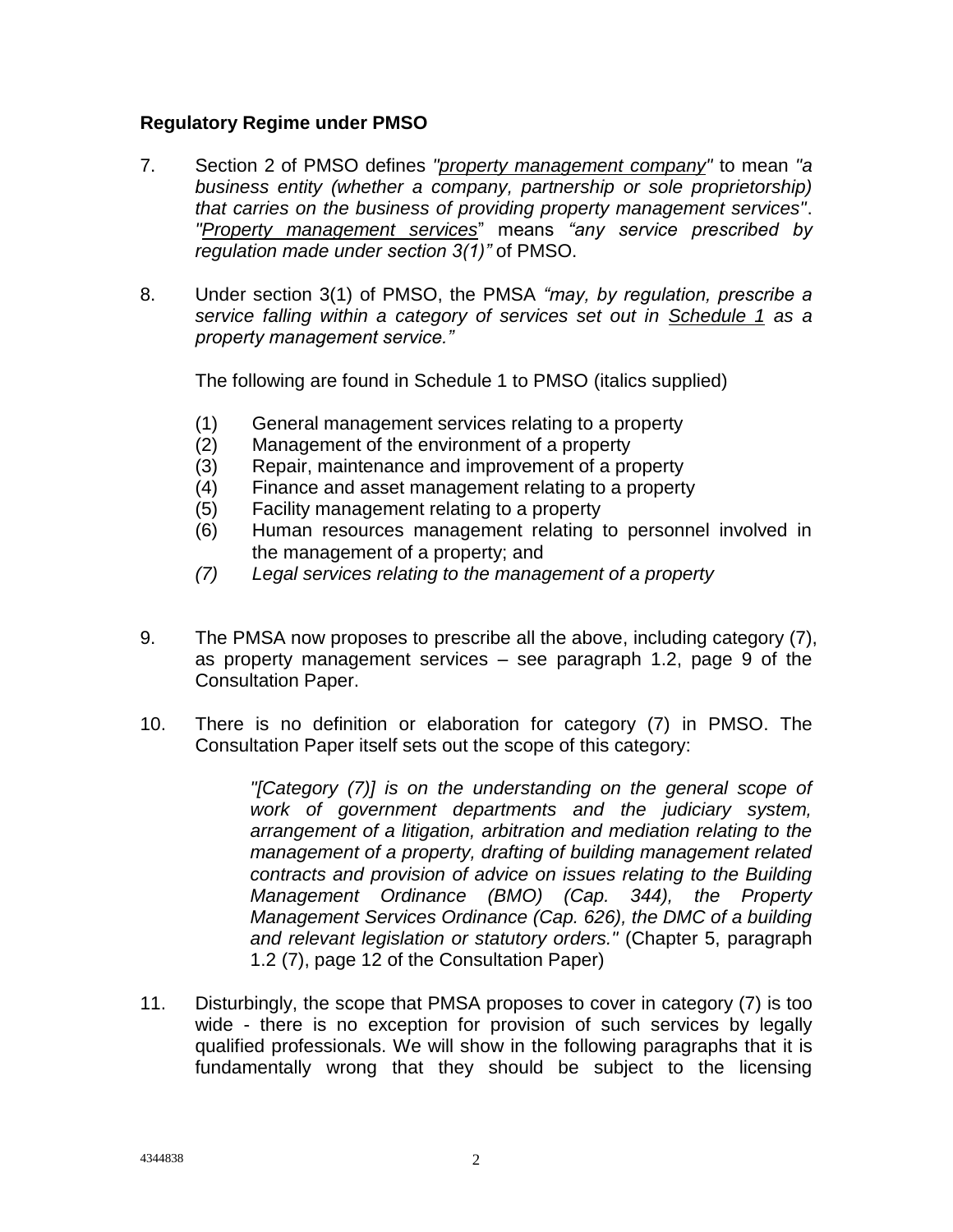requirements simply because their areas of legal practice include provision of any of such services.

- 12. Following the above, *a law firm engaged in for example the review of a DMC, or provision of legal advice on a building management contract, would be a property management company* under the regime of PMSO.
- 13. Section 2 of the PMSO has a definition for "*property management practitioner"*. It means *"an individual who assumes a management or supervisory role in a property management company in relation to property management services provided by the company".*
- 14. Therefore, *a partner or a supervisor in a law firm* (as a property management company) engaged in the preparation of a DMC or the review of a DMC with a view to providing legal advice *would become a property management practitioner* under the PMSO*.* Lawyers engaged in arbitrating or mediating or in the litigation of property management disputes could similarly fall within the definition.

### **Policy Justification?**

- 15. When a property management company provides more than one category of property management services, it would be required to hold a property management company ("PMC") licence  $-$  see sections 6(1) and 7(2), PMSO. Similarly, no person may act as a property management practitioner ("PMP") without a PMP (Tier 1) or (Tier 2) licence – see section 6(2) and (3) of PMSO.
- 16. The PMSA is clear that "whether an individual is subject to the licensing requirements does not depend on the post title, but rather on whether the work of the individual concerned" (see the Press Release on 17 December 2018).
- 17. When a law firm provides legal services relating to property management, it may be engaged in more than one category of property management services, such as helping to prepare house rules of a building *[Law Society comment - according to Chapter 5, paragraph 1.2(1), page 10 of the Consultation Paper, this type of service is a category (1) service]* and advising on the effect of the relevant DMC (*see above: a category (7) service*). The combined effect of sections 6(1) and 7(2) of the PMSO is such a law firm is required to hold a PMC licence. Even if the law firm provides legal services relating to property management in only one category or sub-category of property management services and hence is exempted from the licensing requirement, all lawyers in that law firm who assume a management or supervisory role in relation to provision of the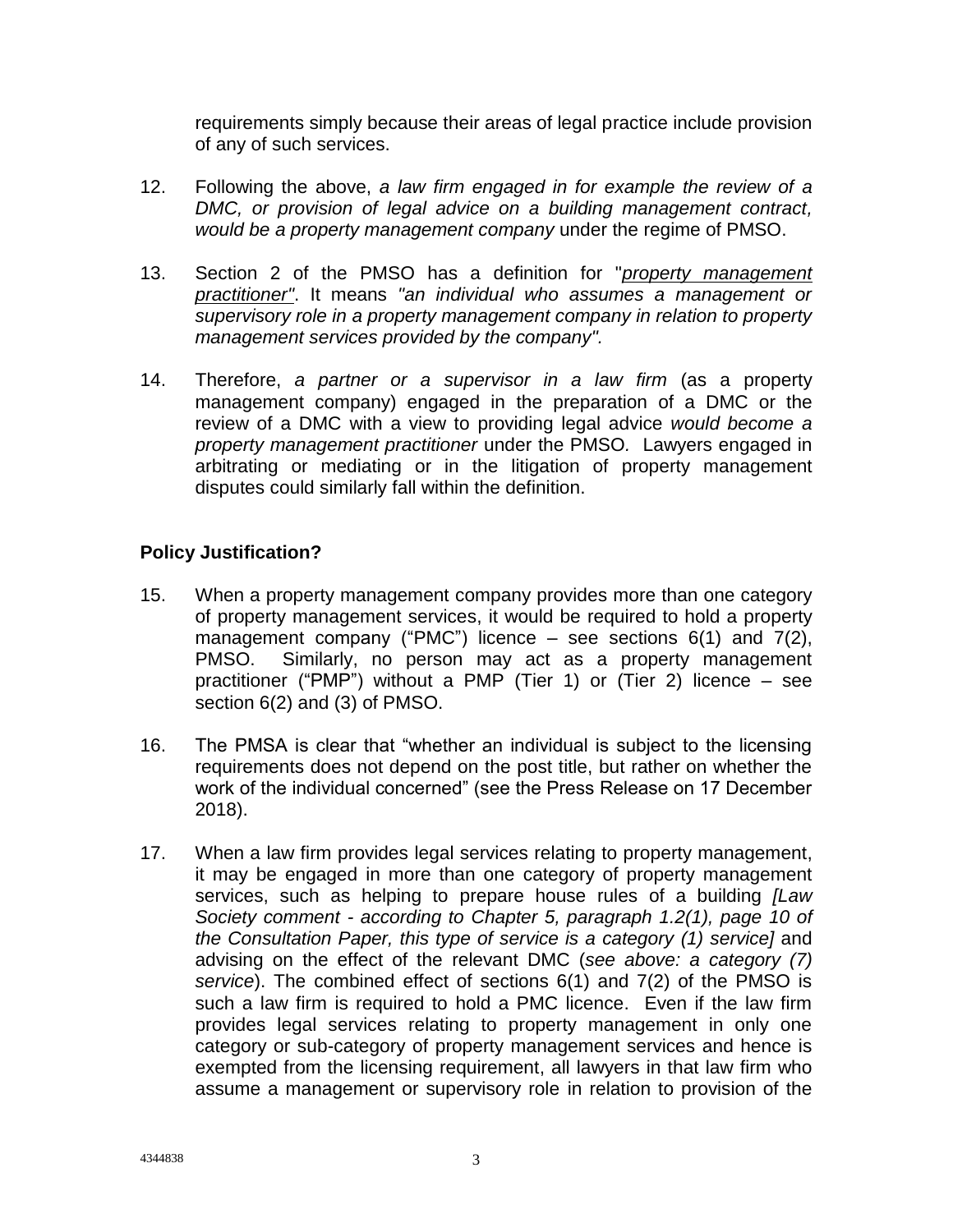property management services are property management practitioners as defined under PMSO and thereby they have to hold either a PMP (Tier1) licence or a PMP (Tier 2) licence.

- 18. A lawyer providing advisory services to property management can fall under the PMSO and be considered a property management practitioner and thereby subject to the licensing requirements. By way of illustration, when an in-house lawyer is engaged in procurement of labour insurance and compensation of staff involved in the management of a property (a category  $(6)^2$  service) or is rendering legal advice on building management related contracts (a category<sup>3</sup> (7) service). Another example: a solicitormediator (a category  $(7)^3$ service) who helps to convene owners' committee meetings (a category(1)<sup>4</sup> service) for the purpose of his mediation would come under the regime and be required to apply for a licence. Even if only one category of service is provided, the lawyer will inadvertently fall within the requirements of the PMSO.
- 19. There is similarly no definition for other categories of property management services in Schedule 1 of PMSO. The PMSA only gives illustrations in the Consultation Paper, including:

Category (5)  $5 -$  "... Examples include but are not limited to management of club house, [and] it includes application for relevant licences *[Law Society comment– this falls squarely within the work of corporate lawyers who assist in the application of the club house licence]…"*

- 20. The PMSA proposes to include all categories of the services set out in Schedule 1 of the PMSO as property management services for the purposes of section 3(1) of the PMSO. In addition, section 3(2) of the PMSO empowers the PMSA to prescribe more than one type of service under a category. The effect of prescribing all the categories of services set out in Schedule 1 as property management services without limitation or exception, together with the powers given by section 3(2), will make the regulatory regime under PMSO excessively broad and bring lawyers and other professionals who provide services to PMCs and PMPs under the licensing control of PMSA.
- 21. The above is particularly troubling when

<sup>&</sup>lt;sup>2</sup> The Consultation explains what the PMSA envisages to be covered in this category, see p.11

<sup>&</sup>lt;sup>3</sup> See page 12 for the scope

<sup>4</sup> See page 10 for the scope

<sup>5</sup> *Ibid*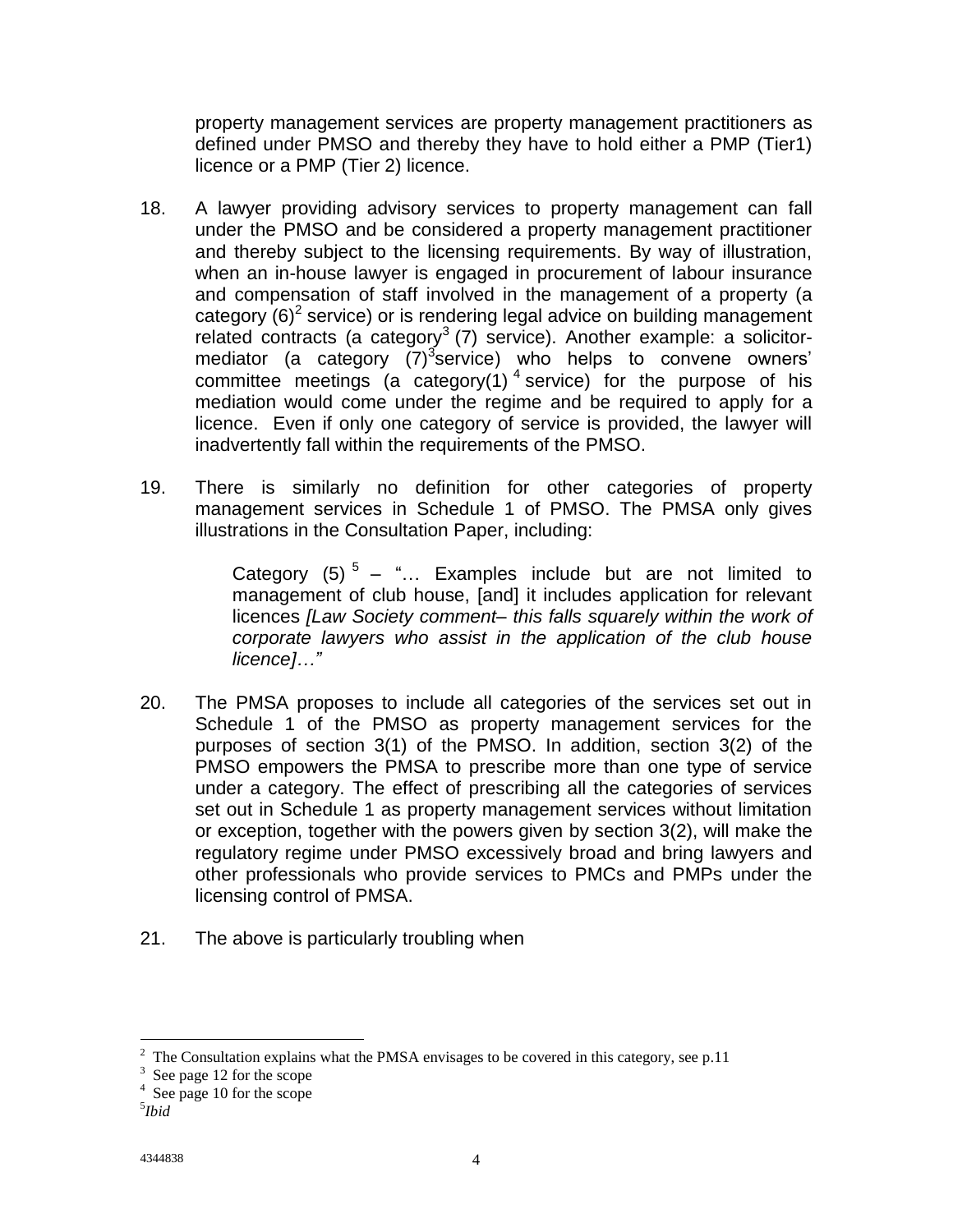- (a) the Consultation Paper merely provides *"examples"* of what are proposed to be covered. These "examples" are not statutory provisions;
- (b) the language used in the examples is imprecise and confusing. By way of example, under Category 2, the Consultation Paper provides that "[Category (2)] is on the repair, replacement, maintenance and large-scale maintenance *[Law Society query – how is the first "maintenance" in this phrase different from "large scale maintenance" referred to in the explanation notes for the same category of services?]*, continuous improvement *[Law Society query – how "continuous"?]* of the functions of a property *[Law Society query – what are meant by the "functions of a property"?]*".
- 22. Put simply, the legal profession would now be subject to the regulation, control and disciplinary proceedings of the PMSO under a confusing regime. This is wrong as a matter of principle when, *fundamentally,* there is **no** policy justification for the proposed control. The legal professionals are already subject to a well-established system of statutory and regulatory control and discipline operated and monitored by the Law Society. The Law Society also has specific CPD requirements which its members have to comply with annually before they are entitled to practicing certificates.
- 23. In fact, there are already ordinances and rules in Hong Kong which rightly recognize the adequacy of the existing regulatory framework for solicitors and which exempt the legal profession from the respective regulatory regimes. For example, section 2(2)(b) of the Estate Agents Ordinance (Cap  $511$ )<sup>6</sup>, section 7(5A) of the Anti-Money Laundering and Counter-Terrorist Financing Ordinance (Cap. 615)<sup>7</sup> and the professional exemptions provided by the Securities and Futures Commission<sup>8</sup>. In the circumstances, the same exemption should be provided for the legal profession in the proposed licensing regime.
- 24. For record, the Law Society has not in any previous consultations or discussions with the Policy Bureau been advised of any policy intent of regulating the legal profession. There was also no indication of the above in the Legislative Council when the related Property Management Services Bill was scrutinized. On the other hand, in the course of review of the Bill, we have raised our concerns on the meaning of "legal service" in our submission of 6 August 2014 on this matter<sup>9</sup>. We have not received any

 6 [https://www.elegislation.gov.hk/hk/cap511?INDEX\\_CS=N](https://www.elegislation.gov.hk/hk/cap511?INDEX_CS=N)

<sup>&</sup>lt;sup>7</sup> [https://www.elegislation.gov.hk/hk/cap615?INDEX\\_CS=N](https://www.elegislation.gov.hk/hk/cap615?INDEX_CS=N)

<sup>&</sup>lt;sup>8</sup> [https://www.sfc.hk/web/EN/regulatory-functions/intermediaries/licensing/do-you-need-a-licence-or](https://www.sfc.hk/web/EN/regulatory-functions/intermediaries/licensing/do-you-need-a-licence-or-registration.html%233)[registration.html#3](https://www.sfc.hk/web/EN/regulatory-functions/intermediaries/licensing/do-you-need-a-licence-or-registration.html%233)

<sup>&</sup>lt;sup>9</sup> See para 2.3 in the submission: [http://www.hklawsoc.org.hk/pub\\_e/news/submissions/20140806a.pdf](http://www.hklawsoc.org.hk/pub_e/news/submissions/20140806a.pdf)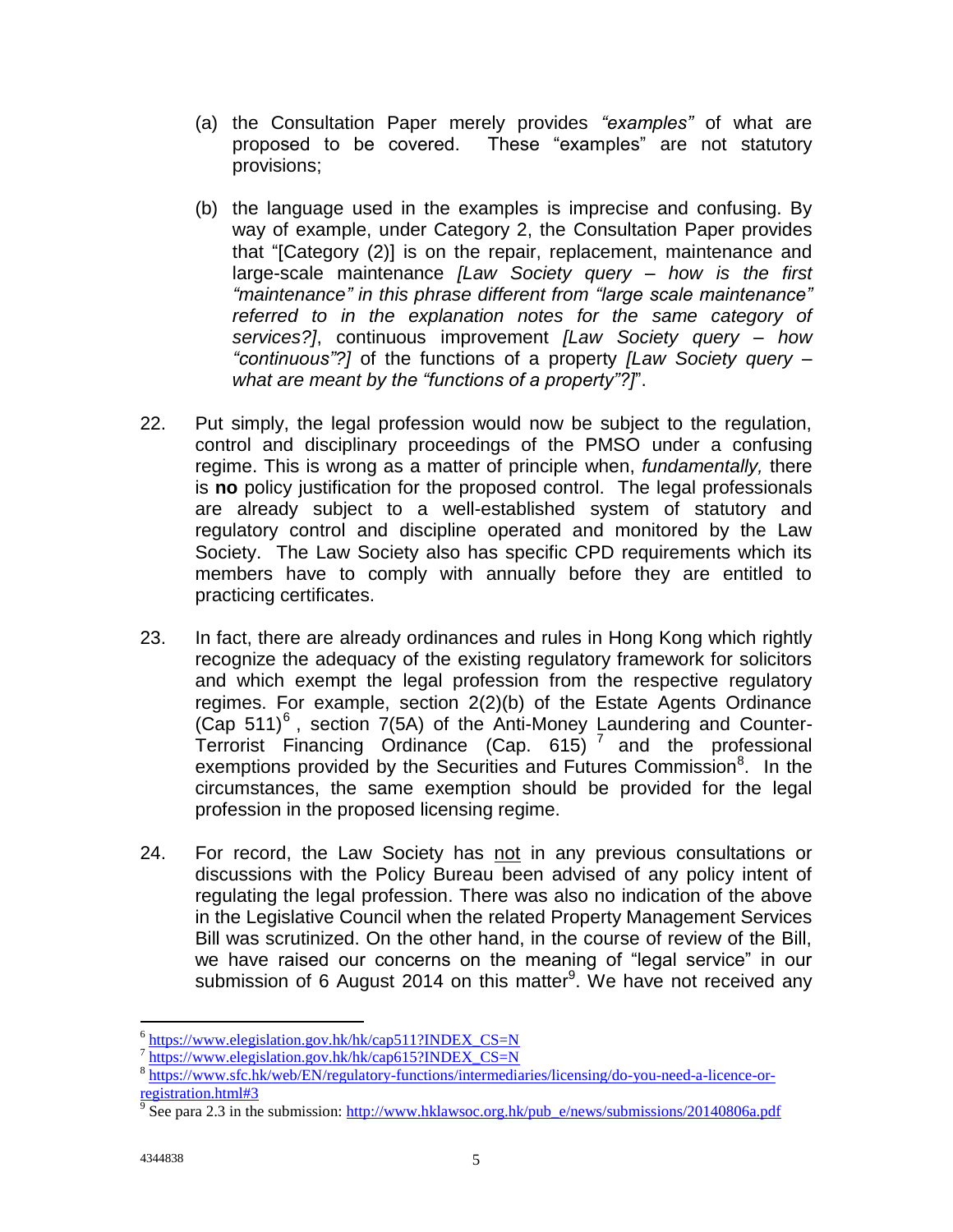replies or invitation to dialogues. The confusing and unnecessarily wide licensing *regime as proposed is not acceptable to the legal profession. We hereby make it clear that unless our concerns are addressed and appropriate amendments are made to the PMSO, we object to the Proposal for Licensing Legal Services.* 

### **Effect on Pro Bono Services**

- 25. There are penalties under the licensing regime. For example, for offences relating to applications for licences, an offender on conviction on indictment under section 14 is liable to a fine of \$200,000 and to imprisonment for 1 year; or on summary conviction to a fine at level 6 and to imprisonment for 6 months.
- 26. The PMSA may issue and/or gazette a code of conduct for the licensees under the regime (see section 4). Breaches of the code attract disciplinary offences (section 3).
- 27. The licensing regime coupled with pecuniary and custodial punishments are demoralizing and would have deterrent effects upon those pro bono legal services now offered to owners' corporations and the general public on property management. The exception under section 7(4) of the PMSO apparently does not help as the above pro bono services do involve a reimbursement (of travelling expenses) which could arguably be a "consideration".
- 28. The requirement to have a license from PMSA for pro bono solicitors significantly deviates from the current practice. Currently, to protect the interests of the public, pro bono solicitors are required to hold a Practising Certificate issued by the Law Society of Hong Kong and hence are subject to the same CPD and indemnity requirements as solicitors serving their clients.
- 29. Under the licensing regime, it will not be difficult to foresee that members of the Law Society would be discouraged to take part in the offer of pro bono advice on building management, such include (i) the scheme on "Free Legal Advice Service on Building Management" run by the Home Affairs Department ("HAD") since about 2015 $^{10}$ ; and (ii) the "Three-year Pilot Free Outreach Legal Advice Services to Owners' Corporations", also proposed by HAD. This "Legal Advice Services" is a "semi" pro-bono service at a consideration / fee to be agreed between HAD and the Law Society. The proposed scheme aims to, among other things, assist the

 $\overline{a}$ 

 $10$ [https://www.buildingmgt.gov.hk/en/whats\\_new/t\\_2\\_13.htm.](https://www.buildingmgt.gov.hk/en/whats_new/t_2_13.htm) The scheme had been run by the Housing Society before, and it was transferred back to Home Affairs Department in 2015.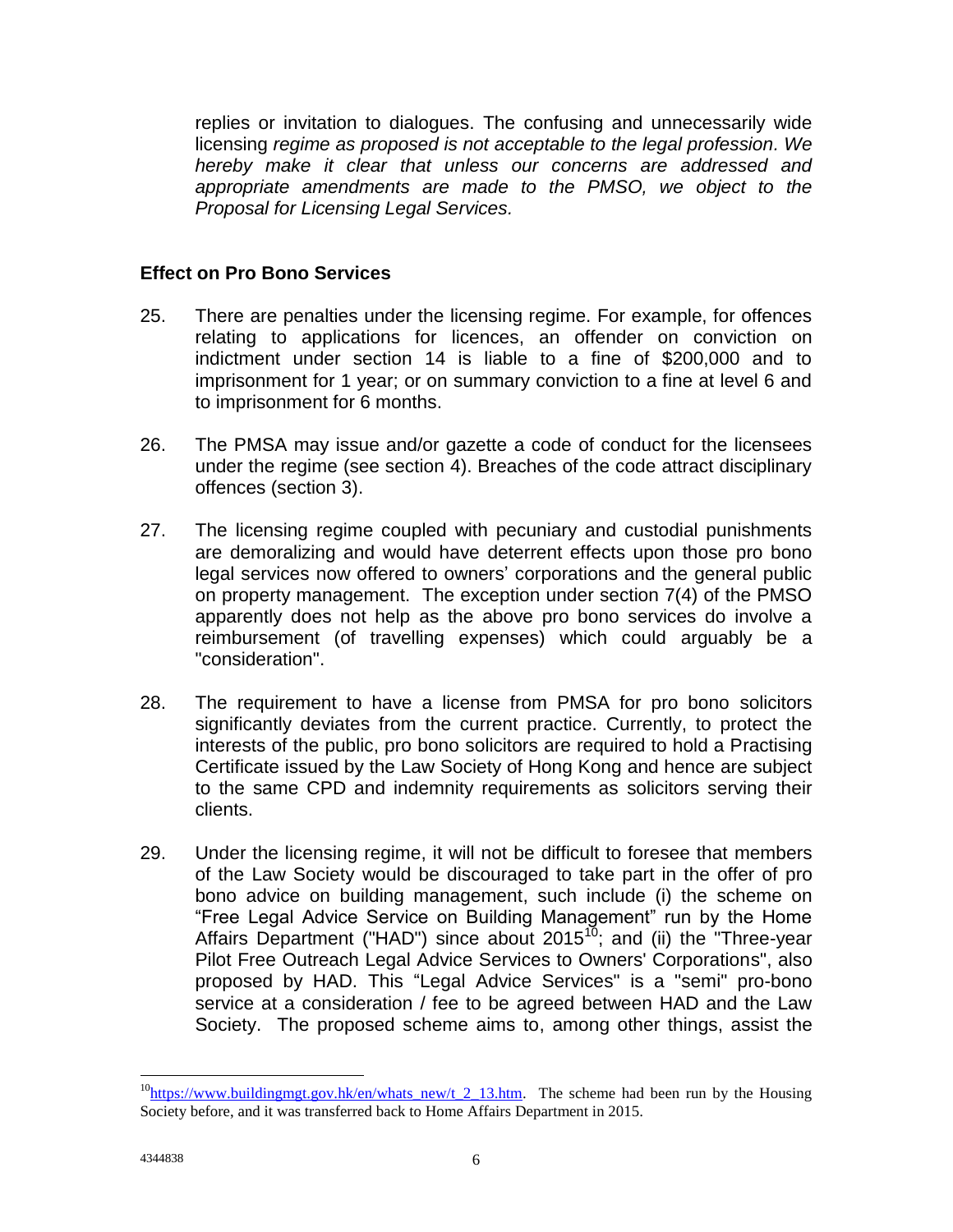Owners' Corporations in the conduct of general meetings. It is expected to be launched in 2019.

30. The Law Society will have a re-think on taking part in any pro-bono service and/or semi pro-bono services if our members could be exposed to a confusing and unreasonable licensing regime in taking up "property management services" as defined under PMSO.

#### **Other Problems with the Proposals**

- 31. The combined effect of sections 7(5) and 7(8) of the PMSO is that *an owners' organization or owner(s) of a property containing less than 1,500 flats and managing the property without engaging any property management companies ("PMCs") or property management practitioners ("PMPs")* are not required to have a PMC licence or as the case may be a PMP (Tier 1) licence or PMP (Tier 2) licence.
- 32. In Hong Kong, it is not uncommon for an owners' organization or owner(s) of a property containing less than 1,500 flats to engage a PMC or PMP for the management services set out in Schedule 1 of the PMO. For instance, it could engage PMP/PMC for
	- general management (such as waste and refuse disposal, a Category(1) service) and
	- finance and asset management (preparing and auditing management accounts, a Category(5) service).

If a PMC license is exempted only when the property contains less than 1,500 flats and the property has not engaged any PMC or PMP, the exceptions to the prohibitions of unlicensed activities would be prohibitively narrow. That is not at all helpful to the general public and is not consistent with the policy intent of the Administration to improve property management.

33. In most cases, although owners' committee or owners' corporation has been formed to manage a property, the owners will also engage a PMC or PMP(s) to provide property management services in particular aspect(s) such as disposal of garbage and those mentioned in the above. Since the condition for exemption stipulated in Section 7(5) or 7(6)(a) of the PMSO will not be satisfied in such cases, the members of the owners' committee or management committee will have to apply for PMP licences. It is foreseeable that most if not all of the existing members of owners' committee or owners' corporation will resign from their appointment and the owners of the property are deterred from acting as members of the owners' committee or management committee. As a result, the formation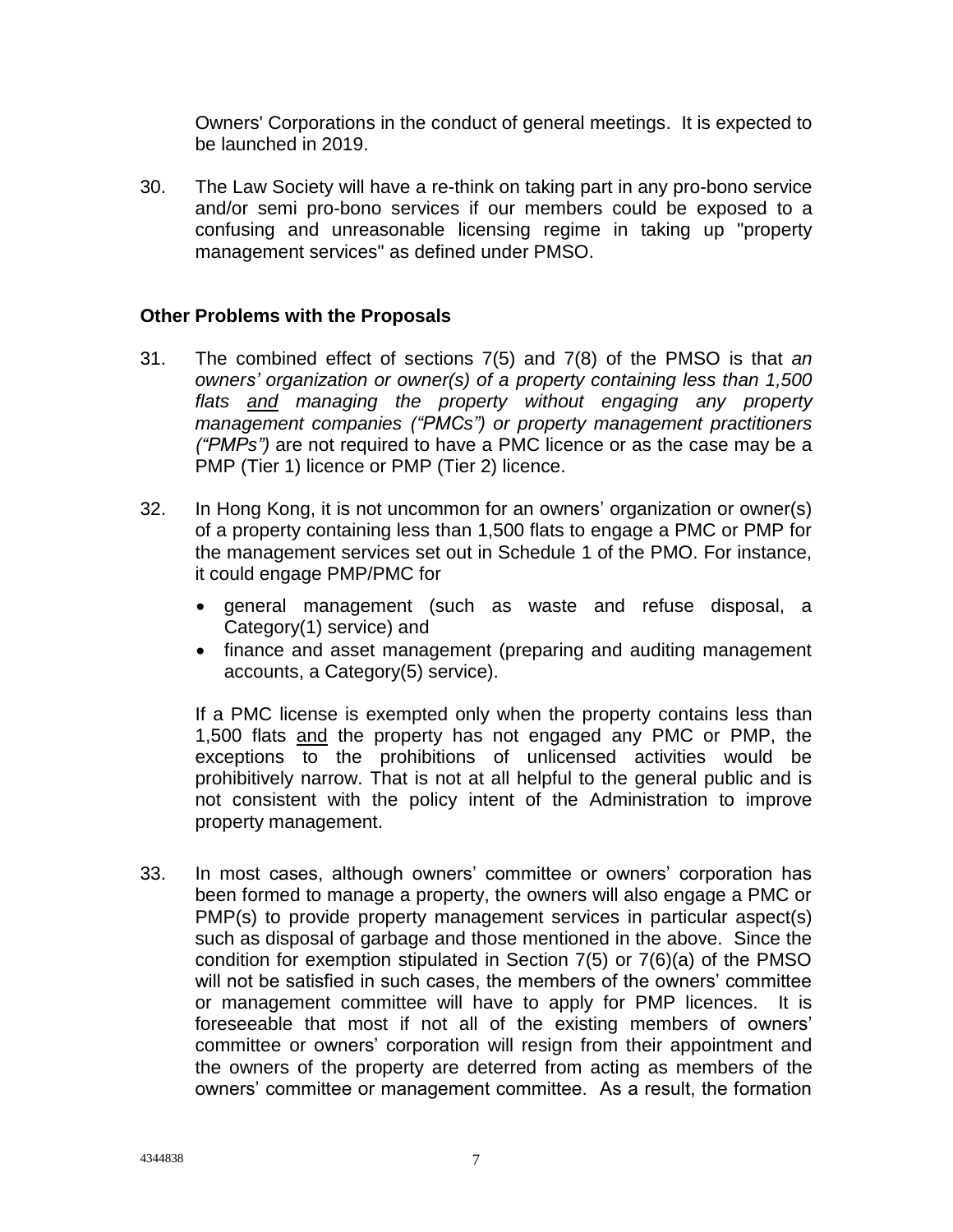of owners' committee or owners' corporation of a property will be severely hindered by the narrow exceptions provided under Sections 7(5) and 7(6) of the PMSO.

- 34. Section 7(6)(b)(ii) of the PMSO is also peculiar for it prohibits a lawyer who happens to be an owner of the kind of property intended to benefit from the exception from licensing from providing property management services to the property of which he is an owner in his capacity as an owner, as long as he or his law firm provides legal services relating to property management (category (7) services) for profit. This would mean that all such lawyers who now serve on the owners' committee or the management committee of their building have to resign from their appointment when the licensing regime has become effective unless they have obtained licences from PMSA.
- 35. In our submission<sup>11</sup> of 6 August 2014 rendered on the matter, we raised the following

*"3.3 It is the intention of the Administration to subject only those multi-storey buildings involving shared ownership of common parts and with Deed of Mutual Covenants ("DMC") in effect to the licensing regime. Hence the following situation should be excluded from the Bill<sup>12</sup>:*

- *(i) The sole owner of a part (e.g. commercial accommodation) in a development involving no shared ownership of common areas should be allowed to manage the commercial accommodation without being subject to the licensing regime.*
- *(ii) Similarly, if the commercial accommodation is owned by two owners without strata-title, either or both of the owners should also be allowed to manage such commercial accommodation and not subject to the licensing regime.*

*The Administration is invited to clarify the above scenario and include them as exceptions to Clause 6 of Part 2 of the Bill."*

36. In a Legislative Council paper in October 2014 (LC Paper No. CB(2)22/14- 15(04)), the Administration, among other things, replied in paragraph 3.3 of the paper that the Administration noted the Law Society's comments and will consider in consultation with the Department of Justice whether to include the suggested exceptions in clause  $7(4)$  of the Bill. We have so far

 $\overline{a}$ <sup>11</sup>[http://www.hklawsoc.org.hk/pub\\_e/news/submissions/20140806a.pdf](http://www.hklawsoc.org.hk/pub_e/news/submissions/20140806a.pdf)

<sup>&</sup>lt;sup>12</sup>The Property Management Services Bill